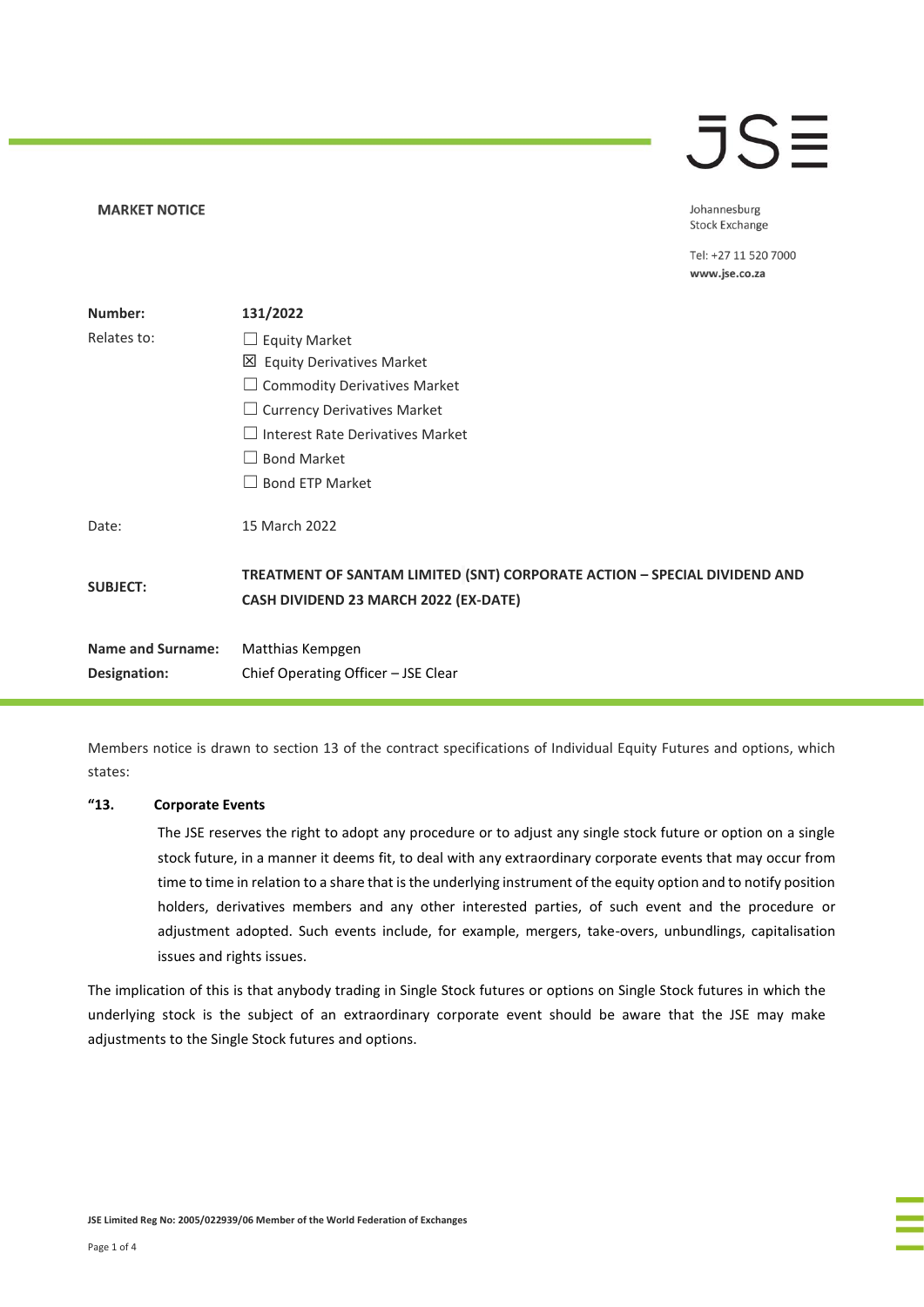# **JSE**

#### **Special and Cash Dividend**

**Santam Limited (SNT)** has declared a special dividend of 800 cents per share and a cash dividend of 790 cents per share. With regards to this corporate action, the following adjustments will be made to SNT positions on 23 March 2022 **(Ex-date)**. The adjustments will be made to positions held as at close of business on 22 March 2022 **(LDT)**.

#### **Please note**:

Adjustments will be made to all contracts where SNT is the underlying share. These contracts include:

| <b>Contract Code</b>      | <b>JSE Instrument Type</b> |
|---------------------------|----------------------------|
| 17MAR22 SNT PHY           | Single Stock               |
| 17MAR22 SNT PHY DN        | <b>Dividend Neutral</b>    |
| 17MAR22 SNT CSH           | Single Stock               |
| 17MAR22 SNT CSH CFD SABOR | CFD                        |
| 17MAR22 SNT CSH CFD RODI  | <b>CFD</b>                 |
| 15JUN22 SNT PHY           | Single Stock               |
| 15JUN22 SNT CSH           | Single Stock               |
| 15JUN22 SNT PHY DN        | Dividend Neutral           |
| 15SEP22 SNT PHY           | Single Stock               |
| 15SEP22 SNT CSH           | Single Stock               |
| 15SEP22 SNT PHY DN        | Dividend Neutral           |
| 15DEC22 SNT PHY           | Single Stock               |
| 15DEC22 SNT CSH           | Single Stock               |
| 15DEC22 SNT PHY DN        | <b>Dividend Neutral</b>    |
| 16MAR23 SNT PHY           | Single Stock               |
| 16MAR23 SNT CSH           | Single Stock               |
| 16MAR23 SNT PHY DN        | Dividend Neutral           |
| 16MAR23 SNT CSH CFD RODI  | <b>CFD</b>                 |
| 16MAR23 SNT CSH CFD SABOR | CFD                        |

### **1. FUTURES CONTRACTS**

The futures position will be increased by the following factor:

Calculation of futures factor:

## **Spot price / adjusted price**

Where:

**Spot price** = the official closing price of the underlying share on **22 March 2022 (LDT) – 7.9 (Cash Dividend)**

**Adjusted price** = Spot price – **8** (**Special Dividend**).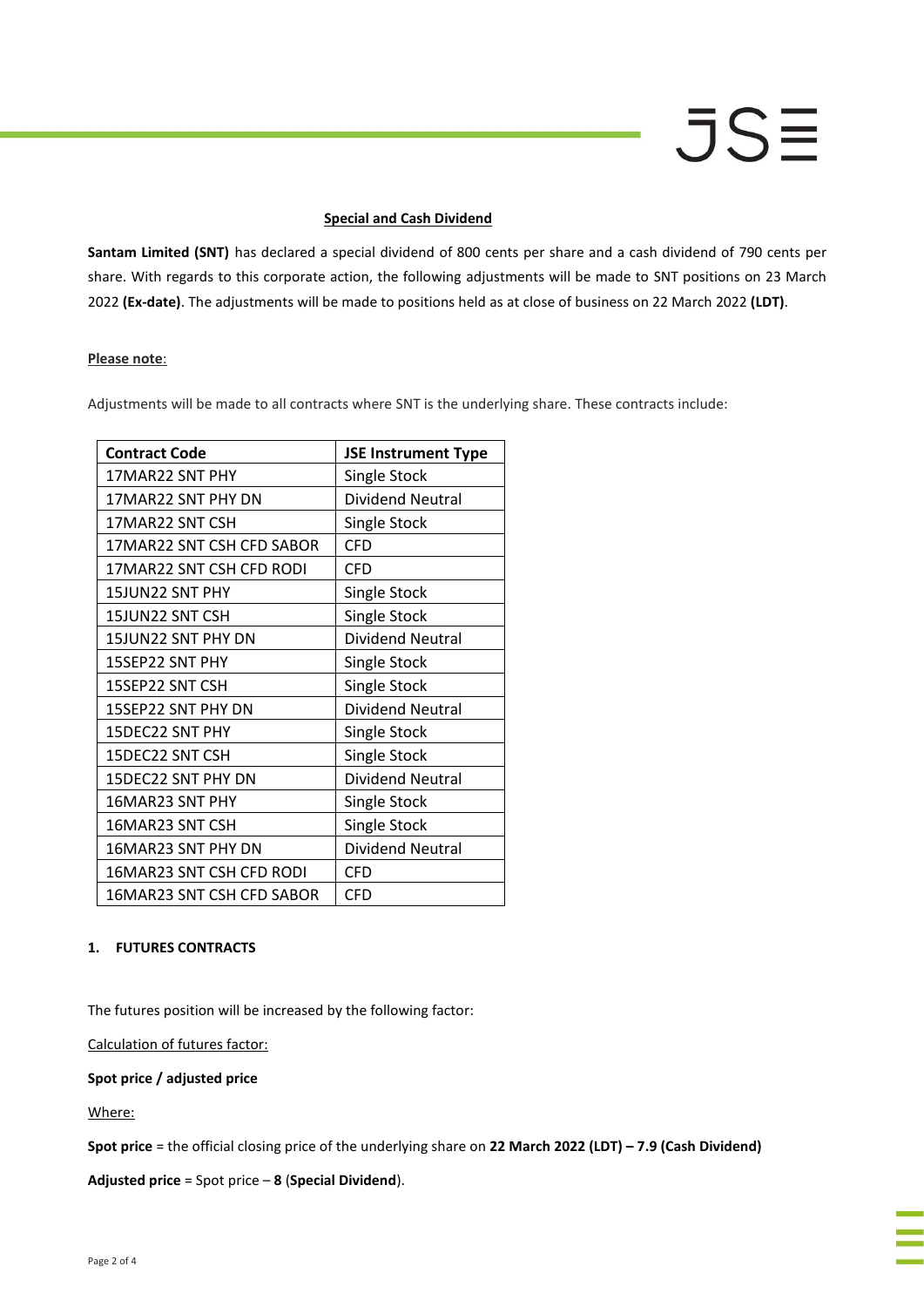# JSE

Example: If the official closing price of the underlying shares on 22 March 2022 **(LDT)** is 292.00, the following would apply:

Spot price = 292.00 – 7.9 **= 284.10** Adjusted price = 284.10 **–** 8

= **276.10**

Futures factor = 284.10 / 276.10

= **1.028975**

**I.e.** Current positions**\***factor (rounded to nearest whole contract) = the number of total contracts. Additional contracts will be created at an initial value of zero.

### **2. OPTION CONTRACTS**

- a. The options position will be increased by the same factor as the futures above.
- b. The option strikes will be adjusted by the following factor:

Calculation of options factor (based on the example above):

### **Adjusted price / spot price**

Options factor = 276.10 / 284.10

= **0.971841**

E.g. if the old strike is 291.00 the following would apply: -

**New strike** = Old strike \* options factor

 $= 291.00 * 0.971841$ 

= **282.80**

Existing positions will be closed out at a 0 value and new positions opened at the new strike with a 0 value.

# **3. CFD CONTRACTS**

Current positions**\***Factor (rounded to nearest whole contract) = the number of total contracts. Additional contracts will be created at an initial value of zero.